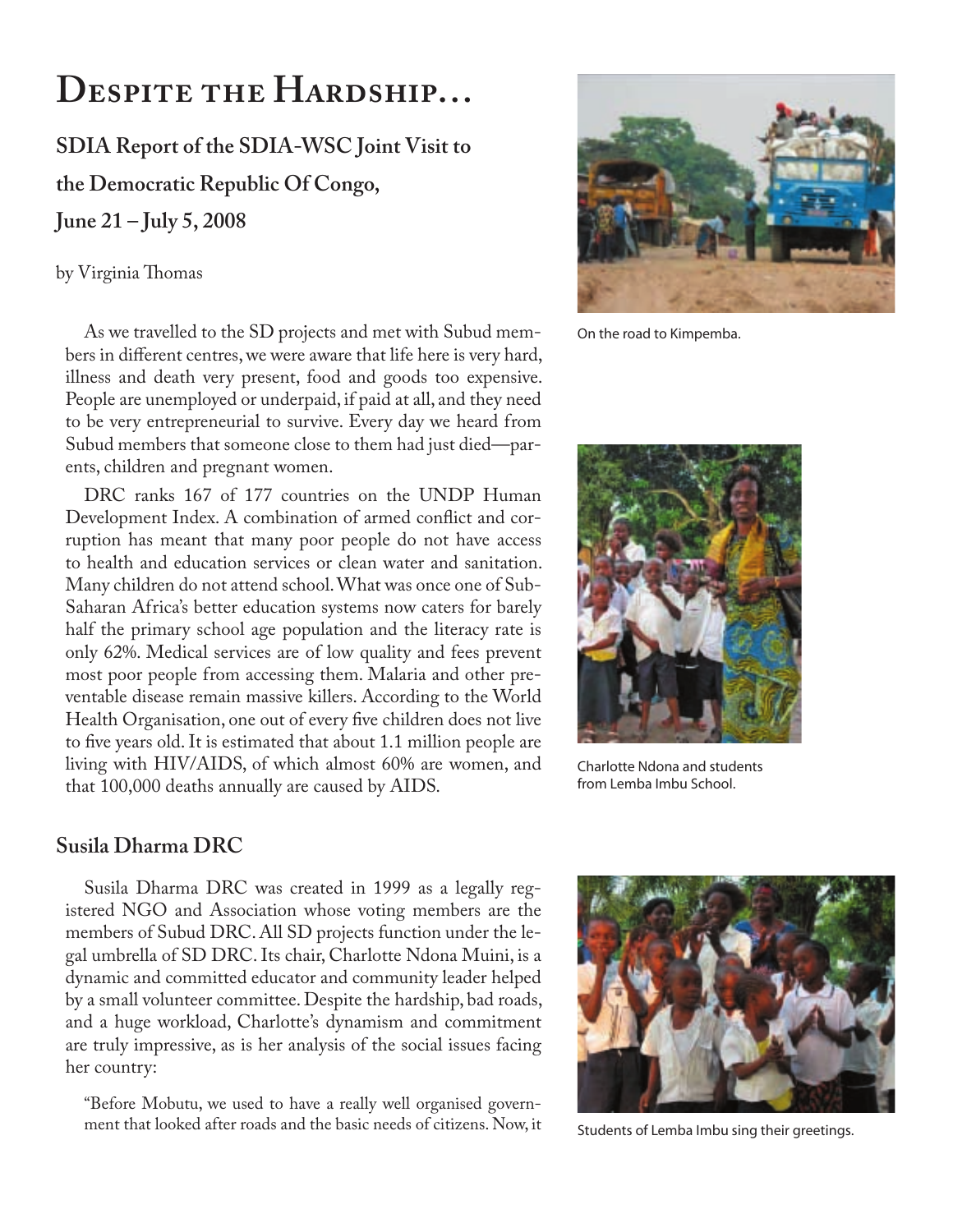

New benches provided to Lemba Imbu School by World Vision.



Albadi School students and Rose Koka.



Albadi School, built with support from the SD Network.

is each one for himself and very few have the commitment to work for the benefit of others and society."

The international Subud team, composed also of International Helpers Heloise Jackson (UK) and Jorge Guerin (Spain), Zonal Representative Lateef Dada Bashua (Nigeria), and ISC Chair Garrett Thomson (USA), visited many but not all of the Susila Dharma projects in the country. There are a total of five schools, nine infirmaries and a handful of income generation and livelihood initiatives operating as SD projects. These projects vary greatly in terms of their size and level of organisation. A key objective of this visit for SDIA and SD RDC was to organise a three-day Project Management Capacity Building workshop to help SD project and Subud leaders to develop their project planning and management skills. According to Charlotte:

"Training is the key to what we need here—before money, before support, most of all if we are going to succeed we need training of our project leaders to make effective use of resources at their disposal."

## **Education and Child Development**

The five schools are Albadi Orphanage and School, Inkisi School, Lemba Imbu School, Nkembo School and the medical school at Kimpemba. We were unable to travel to Moanda on the coast to visit Nkembo School which now has about 650 students.

Lemba Imbu School, on the outskirts of Kinshasa in a district with the same name, currently has 450 students and would like to expand that number by building a new high school. Its classrooms are currently packed beyond capacity—school spaces in the area are inadequate to meet the demand. Charlotte and Santu who operate Lemba Imbu Schoolthe project have formed a partnership with World Vision who has given new desks and, school books, and are covering the basic school fees for 150 of the poorest children. During our visit, we met with the World Vision regional representative to explore a possible partnership for the construction of a new school building. Follow-up discussions will be held with World Vision Canada upon our return.

We also visited Albadi and Inkisi Schools in Inkisi. Inkisi School has been in a state of decline since the death of Joseph Toussaint Ngamba, one the three founding members. It currently has 84 students and appears to be in need of strong leadership to raise the quality of education and regain the respect it formerly enjoyed from the community it serves.

Relatives of those who operate the Inkisi school also run an NGO called the Centre for Holistic Community Development (CDCI), which hthat would like to initiate as several projects they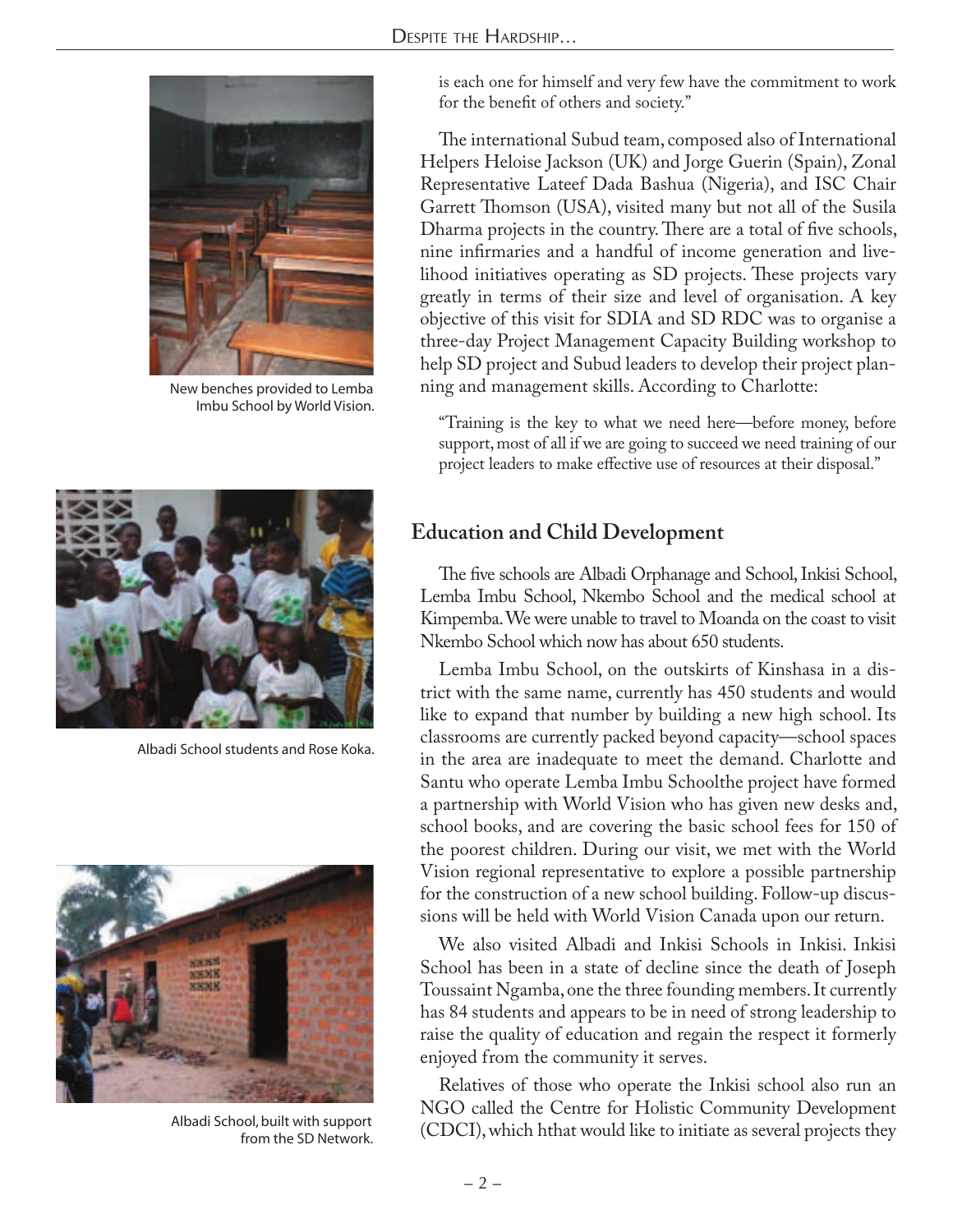would like to initiate in the Inkisi area. They are waiting for external support in order to begin activities, but we counselled them to begin their activities first because SDIA can only fundraise for something that is actually happening, not for ideas only.

Albadi School and Orphanage is run by the energetic couple of Albert Dilua Mbanzila and Rose Koka, who continue to build up the school and taken in orphans or "spirit children," children who are rejected or abandoned by their families because they are believed to be possessed or inhabited by an evil spirit. About ten children and youths reside at the school, where t They help with chores and agricultural work. Thanks to assistance provided by the SD Network and the Blond Trust, Albadi School and Orphanage has gone from 100 students in 2006 to almost 200 students in 2008. The project has been assisted with the construction of three new classrooms, an office and toilets in 2007, and will complete the construction, water supply and electrification in 2008.

Finally, with the International Helpers, we made the long and arduous journey to Kimpemba, about 80 kms from Inkisi, involving hours of travel over roads that are barely passable in dry season, and flooded in the rainy season. Although we planned to go on to Kimvumu, only 9 kms from Kimpemba, to meet with Subud members and visit a clinic there, our vehicle became stuck in the sand and we had to turn back.

Here, we came to truly appreciate how precarious life is in rural DRC. For a dispersed rural population of over 20,000, there is one medical doctor who only recently arrived in Kimpemba and will be difficult to retain. On the road to Kimpemba, we passed a pregnant girl of 14 passed out from fever on a bicycle being pushed by two youths on the sandy road, still a day's walk from the closest hospital. We knew she could die before being anywhere near medical help. Obviously, we took her in the car with us, realising that our presence at that moment could mean the difference between life and death.

We were able to better appreciate the importance of the Kimpemba Medical School that trains nurses to practice medicine in this inaccessible part of Lower Congo province. Nurses are the only medical professionals most Congolese will ever come in contact with, so providing nursing training in rural areas directly contributes to improved access to health care, as well as skilled employment for rural youth. Fifty-six students are currently registered in this four-year nursing program.

The importance of the services provided by the Kimpemba Medical School has been recognised by the Dutch-based Bambale Foundation, who we met during our visit. Bambale Foundation has provided a loan to re-build the school's classrooms, and SDIA will explore a partnership with Bambale to help support



Newly constructed Kimpemba Medical School funded by Bambale Foundation.



Bambale Foundation staff and founders meet with Virginia.



Crumbling structure of the Elegance Clinic.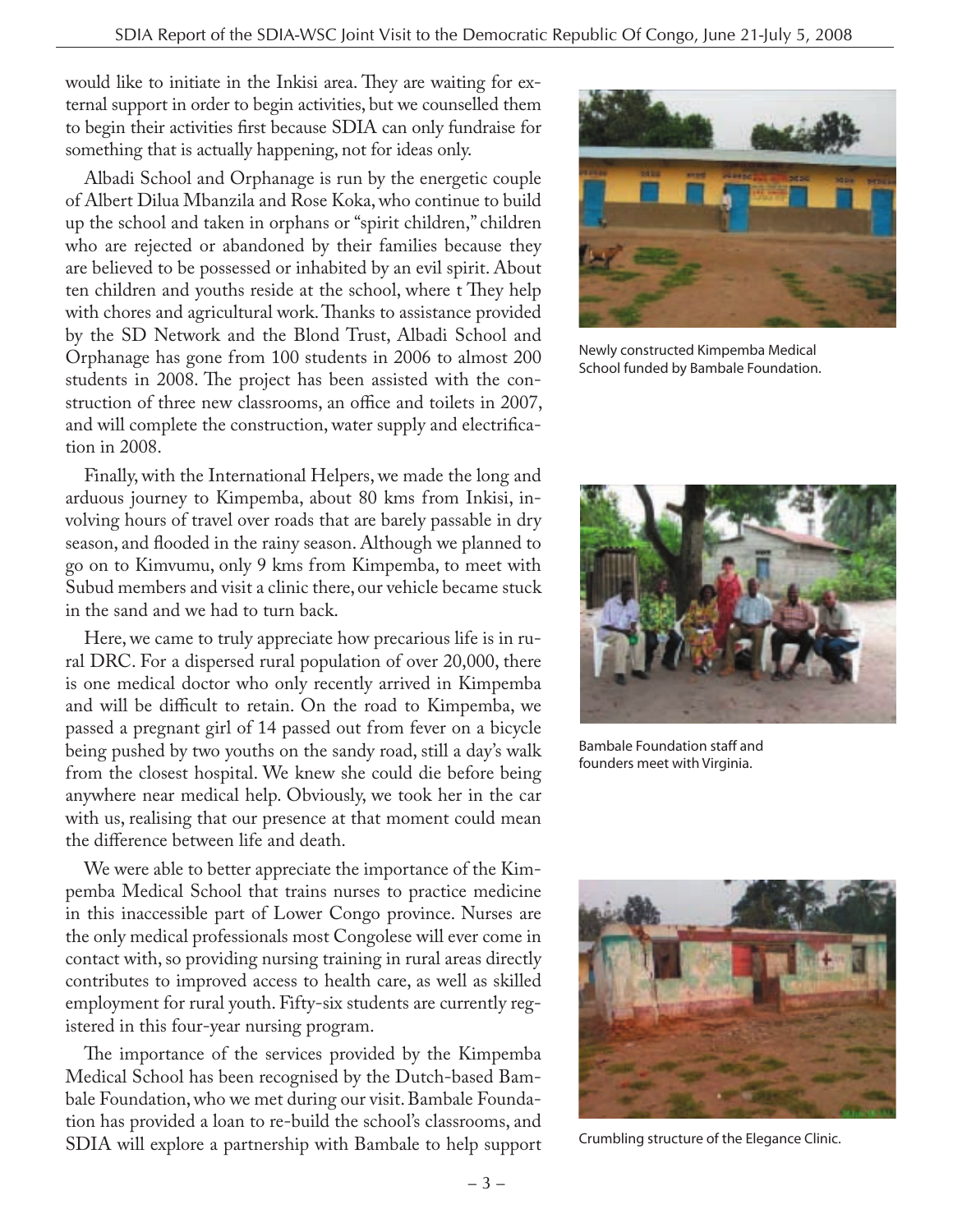

Nandora Vunguta Clinic, old building.



Maternity ward in the new Nandora Vunguta Clinic.



Zola Ferdinand, founder of Yenge Clinic, on right (on left, a community leader who works with him).

the reconstruction of the school's teaching clinic, the Elegance Health Centre.

A critical challenge for all SD schools in DRC is to maintain their infrastructure and pay teachers' salaries. Some teachers had not been paid for months, or had been only partially paid. Many in DRC engage in subsistence agriculture to survive and receive very little cash from professional employment. Even in schools that received SD funds for school salaries, it was clear that some teachers had not been fully paid. It is important to consider how the SD Network can encourage and support teachers to be paid for their work.

#### **Health and Well-Being**

Access to basic health care and prevention of malaria and HIV/AIDS are major challenges in the DRC. SD DRC, with the support of SDIA, SD Norway and the Blond Trust, purchased two buildings in 2007 to house the clinics run by Subud members Oscar Diakabana and Zola Ferdinand. Diakabana's Nandora Vunguta Clinic had not yet formally changed its premises, since local authorisations are pending, and continues to function out of the old building. It is clear that the new building represents a significant improvement over the current one as it will provide more and cleaner spaces. The Nandora Vunguta clinic has not yet begun to pay rent to SD DRC, but it is anticipated that it will soon be in a position to do so and therefore provide an income for SD DRC. The three-year lease has been set at \$50 per month, which will support SD DRC's running costs. This is an improvement for the project in terms of rent and stability from eviction.

Yenge Polyclinic moved into its new SD-owned premises in October 2007 and began paying rent in January 2008. Yenge has built a thriving medical centre with close ties to the local community. The project leader, Zola Ferdinand, talked about his motivation for starting the Yenge Clinic and for choosing the site for the new SD-owned clinic:

"I used to be an accountant, but it killed me to see people dying outside the hospitals, as doctors walked by, ignoring them because they couldn't afford to pay for care. I decided that I needed to do something, to start a different kind of medical center for and with the community, so I went back to study nursing, and have build Yenge Clinic as a community-based health centre that really serves the people."

Collaborating with community leaders and a network of 10 community mothers who provide outreach to other families and prevention, Zola Ferdinand has created a different kind of medical service, one that provides maternity, pre-and post-natal care,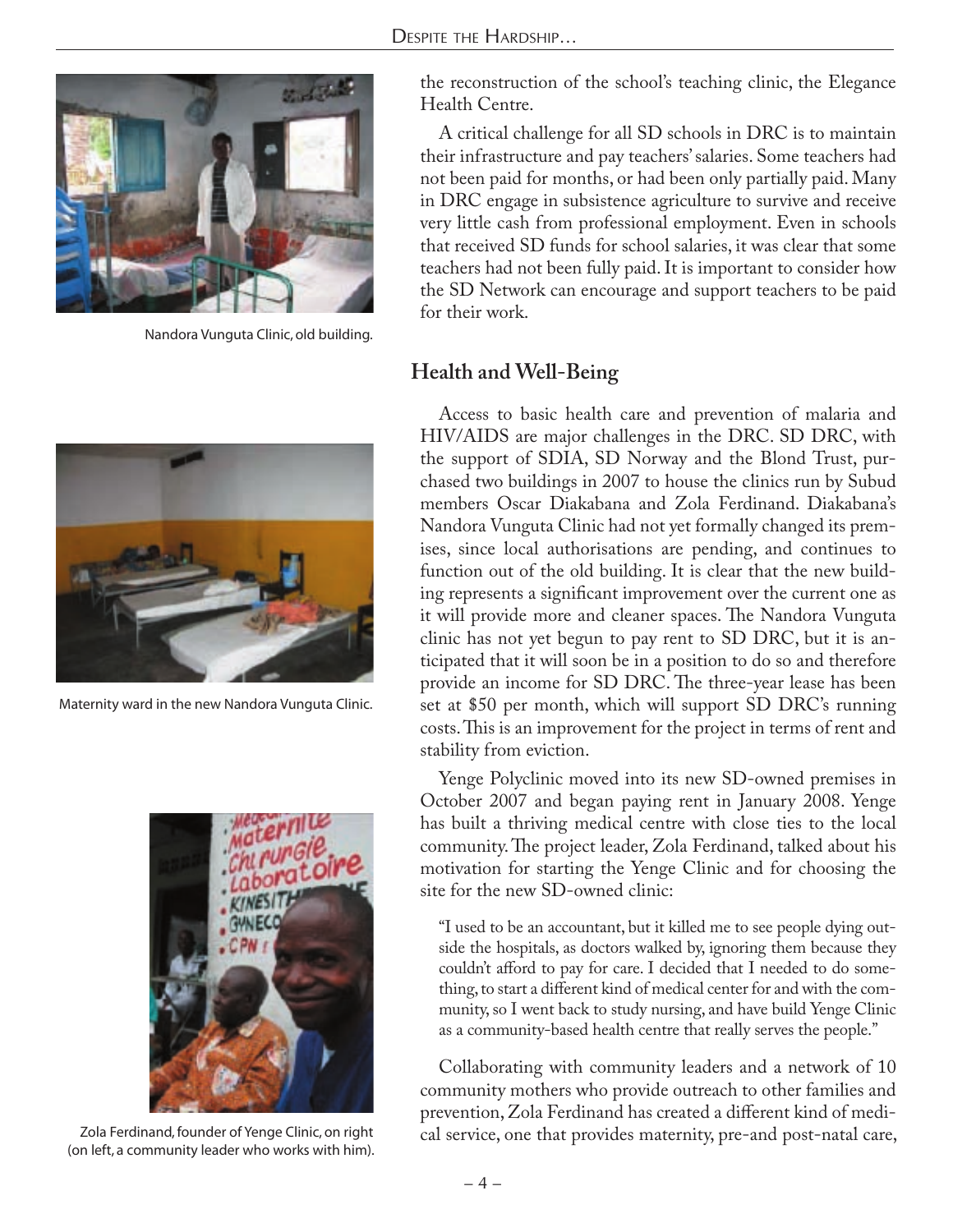vaccinations and curative services in this poor neighbourhood in the Makiovele quarter of Kinshasa. At the time of our visit, Yenge Polyclinic was competing to become part of a World Bank pilot project to improve quality of and access to primary healthcare in the DRC. SDIA would like to support Yenge Polyclinic to share its healthcare model with other SD and non-SD clinics, and to improve and secure its premises by building a wall.

Close to Lemba Imbu School, Charlotte Ndona and her husband Santu run a small infirmary in a rented property. They hope to refurbish and build a small hospital on a property bought for this purpose with the support of SDIA and the Blond Trust. The property is currently rented to families who live there, because there are no funds available to make required changes to convert it into a health centre.

At Lemba Imbu, we also saw what remains of the medicines sent by boat by SD France some years ago. Charlotte stressed that while affordable medicines are a priority and desperately needed, many of the medicines sent were past their expiry dates. She said that it is preferable to send funds rather than sending the medicines themselves because they often remain tied up at customs for a long time.

Subud members also run other health centres and dispensaries that we were unable to visit: the Nkandu Clinic in Inkisi which has been in decline since the death of its founder, Dr. Luwawu ; the Maternity and Health Centre in Kimvumu run by Sylvain Kidimbu currently operating in a temporary building and hoping for help with the construction of a permanent structure ; the Maternity and Dispensary Kiyenga, in the Kiyenga of Wungu?? owned by Diluka who is trained as a paramedical ; and finally the Dissea Clinic in Boma, which functioned well in the past but since the death of the founder, Dr. N'singhi, has been taken over by his wife and daughter who have difficulty getting access to required medicines.

Just outside the Kimbemba Medical School is the crumbling structure of the Elegance Medical Clinic, which SDIA hopes to rebuild with the support of the SD Network and the Blond Trust.

In DRC, there are a number of Subud members working in the health sector and number of strong projects worthy of support. While healthcare is a sector in desperate need of support in DRC, a key step for the SD network is to support the carrying out a professional assessment of all SD health centres and services to determine which have a genuine interest and commitment to improving their healthcare practices and providing quality, affordable services. Based on this assessment, the SD network should then provide training, capacity building and small scale support to those health projects with a strong commitment to quality and accessible care.



Staff and Community leaders of Yenge Cllinic.



Lemba Imbu Clinic operates from a rented property.



Medicines shipped from SD France.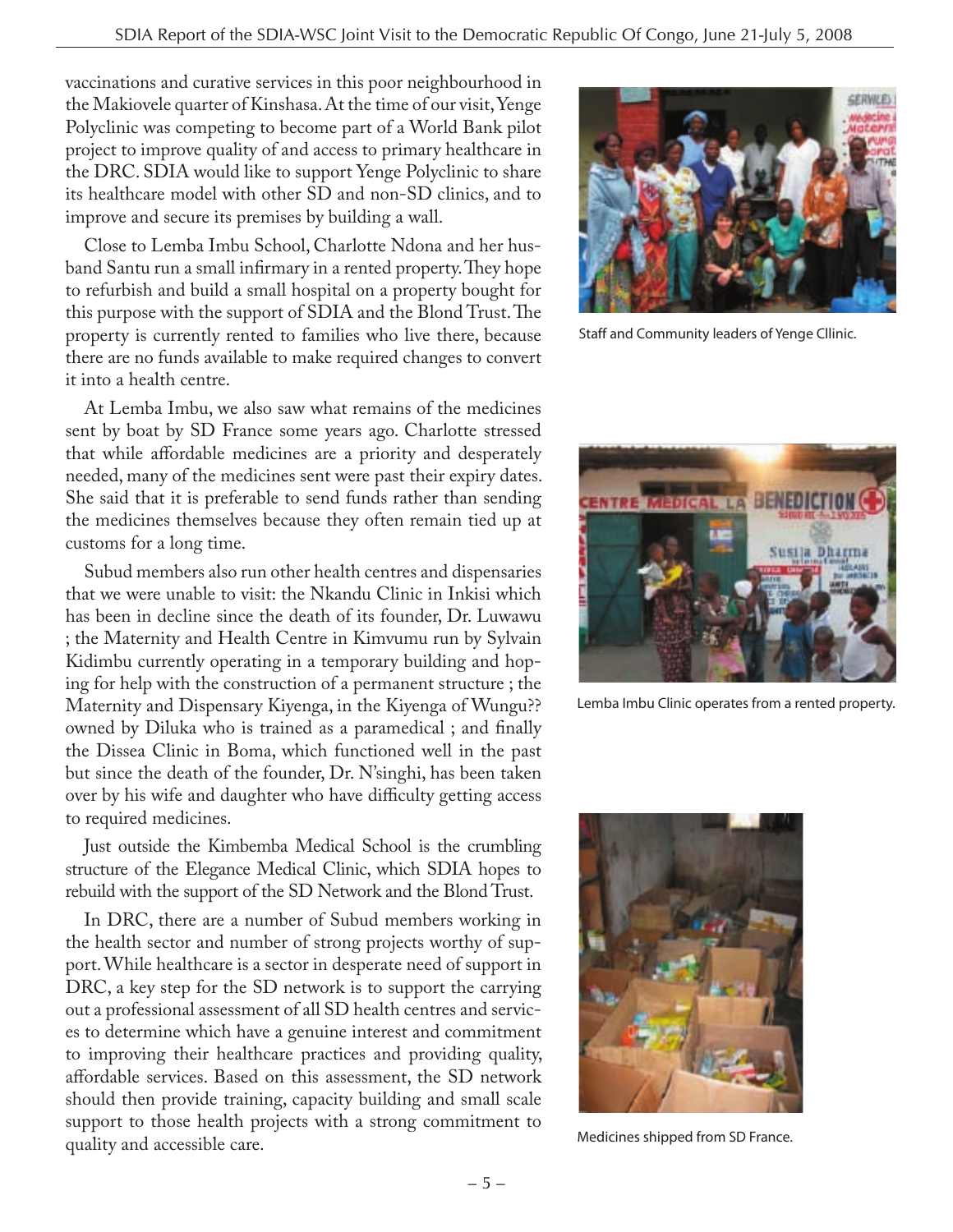

Approaching Kingantoko Center.



Pokoti showing the map of the Kingantoko land and development plans.



Albert explaining his agricultural project to Heloise.

#### **Community Development and Sustainable Livelihoods**

A number of Subud members are working to develop livelihood projects that are sustainable— for themselves and others. Most prominent is the Kingantoko Center, where Subud DRC owns 52 hectares of land in an area surrounded by small scale agricultural production. For many years, Subud DRC has been unsure how to develop these lands, since a Subud hall was built at the top of a hill, while spring water is to be found only at the bottom. Some Subud members have suggested an agricultural project that would permit Subud DRC to earn an income, while also helping local villagers who no longer have sufficient land to cultivate. But to date, there has been no clear agreement within Subud DRC that would permit them to create a community development and sustainable livelihoods project and utilise the significant resources in the form of this land they have at their disposal.

Some Subud members have therefore decided to initiate their own productive projects. Makape, a professional musician, has developed a project on rented land just next to Kingantoko to give pigs to local farmers to breed in exchange for a share the offspring. Albert Mbanzila has leased 7 hectares of land and hired a professional agronomist to undertake an impressive agricultural and fish-farming project outside Inkisi, the revenue of which he uses to support his family and Albadi School and Orphanage (see page 3).

In Inkisi, we visited two livelihood projects that delivered a social benefit while providing an income to their owners. One was was a bakery that had received Subud Enterprise Services (SES) funding to purchase a commercial oven, but is now struggling due to the world food crisis and the rising price of flour.

The other is an engine re-wiring project, where out-of-work youth come to be trained in motor maintenance techniques. The project is looking for support in the form of tools and equipment for the youth to use and for expanding its workshop.

In DRC, where survival is as much a concern for those who run projects as those who participate in them, it is sometimes difficult to make distinctions between what are social or "SD projects", and those that are primarily enterprises and so should be assisted through SES, micro-credit, or other forms of support. It has been a cause of some confusion and conflict within Subud in DRC that some members' projects (namely those in the field of education and healthcare) get SD support, whereas others don't. There is a strong need to develop sustainable livelihoods projects for communities, and also for Subud members themselves.

For this reason, during our visit, we also explored with SES Chair Albert Mbanzila possibilities for micro-credit and savings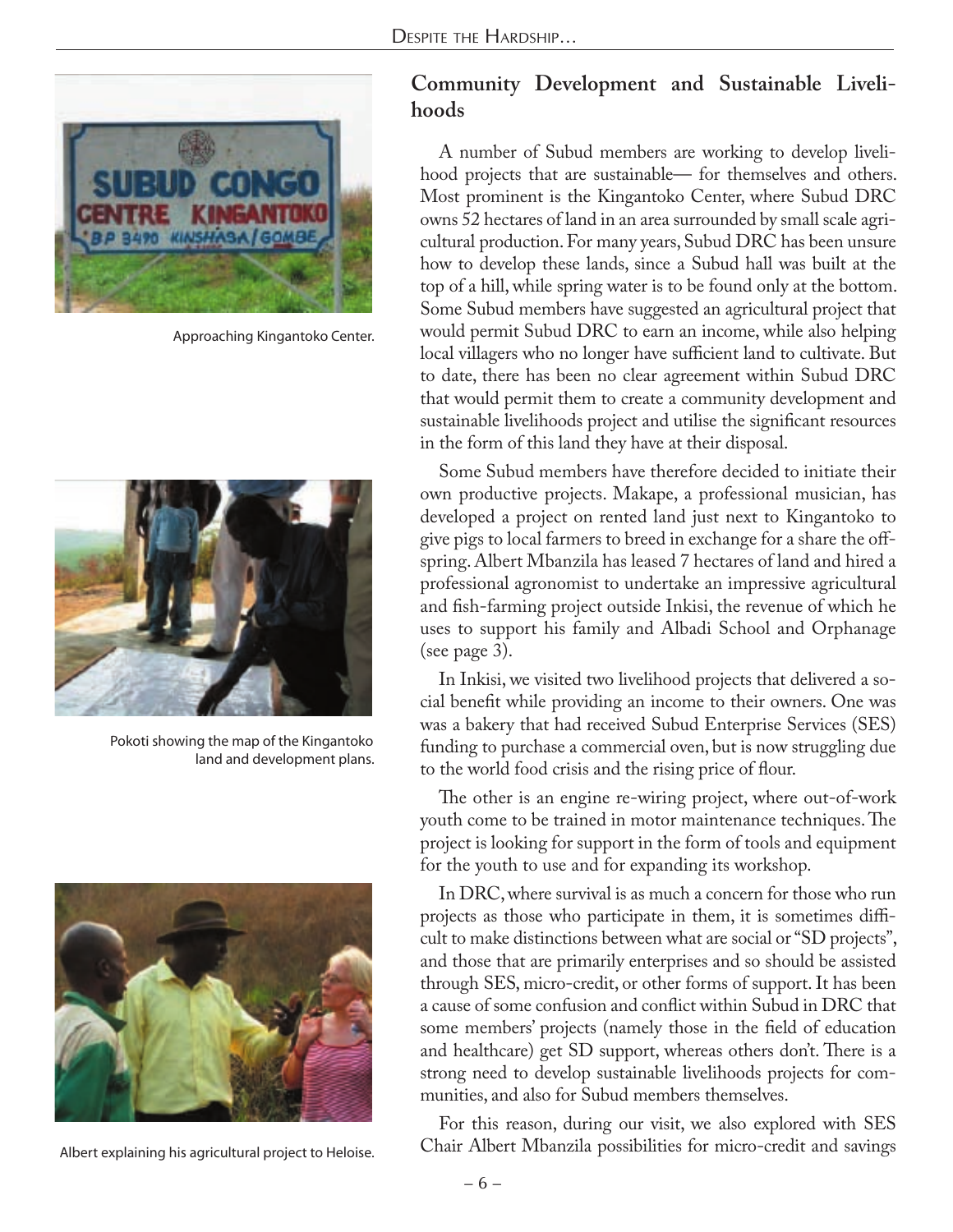and loan schemes that would benefit all Subud members and potentially non-Subud members, not just those running SD projects. In Kinshasa we met with microfinance NGOs who said that the best model for DRC and West African countries was savings and loan cooperatives, in which those who are able to consistently save for 6 to 12 months are eligible for a small loan. Subud and SD DRC are not legally permitted to offer micro-credit or other loans. We are waiting for more information from SES DRC on how to organise a savings and loan project for Subud members that could help these and other initiatives grow and develop. SDIA and SD DRC could potentially support such an initiative if it is structured to have a sound development impact.

## **SDIA Capacity Building Initiative**

Our visit and meetings with Subud DRC and SD DRC confirmed that projects and the Subud organisations have a need to build capacity, transparency, accountability and information sharing in terms of the management of resources that are sent to the DRC and the projects they are intended to support. We were greeted by many accusations of misuse of resources, and ISC and SDIA tried to communicate that we have a common policy. We need open and transparent budgeting, financial reporting approved by members, information sharing between SD DRC and the Subud organisation and auditing of all activities where there are accusations of misuse of funds.

One of the key objectives of the SDIA visit to DRC was to help prepare for and carry out a Project Management Capacity Building Workshop for project leaders and other interested Subud members. With the support of the Blond Trust and in collaboration with SD DRC, we recruited two local trainers to deliver two capacity building workshops carried out over three days. One was on Project Planning using a Results-Based Management approach, and the other on Financial Management for SD projects.

These workshops were attended by 35 SD project leaders, their teams, as well as a few locals also involved in community development work. Twelve social, educational and health projects were represented. Trainers very effectively introduced participants to the principles of results-based management, including problem analysis, identification of anticipated impacts, results, activities, outcomes and indicators.

In order to apply the concepts and tool they were learning, project leaders were invited to break up into three groups and workshop three existing projects in education, healthcare and community development. Each group demonstrated their ability to carry out problem analysis, and develop a project proposal based on tangible results that they were seeking through project



Charlotte, Sylvain, and Albert at the motor winding enterprise.



Young apprentices in the motor winding enterprise.



Working group on health project.